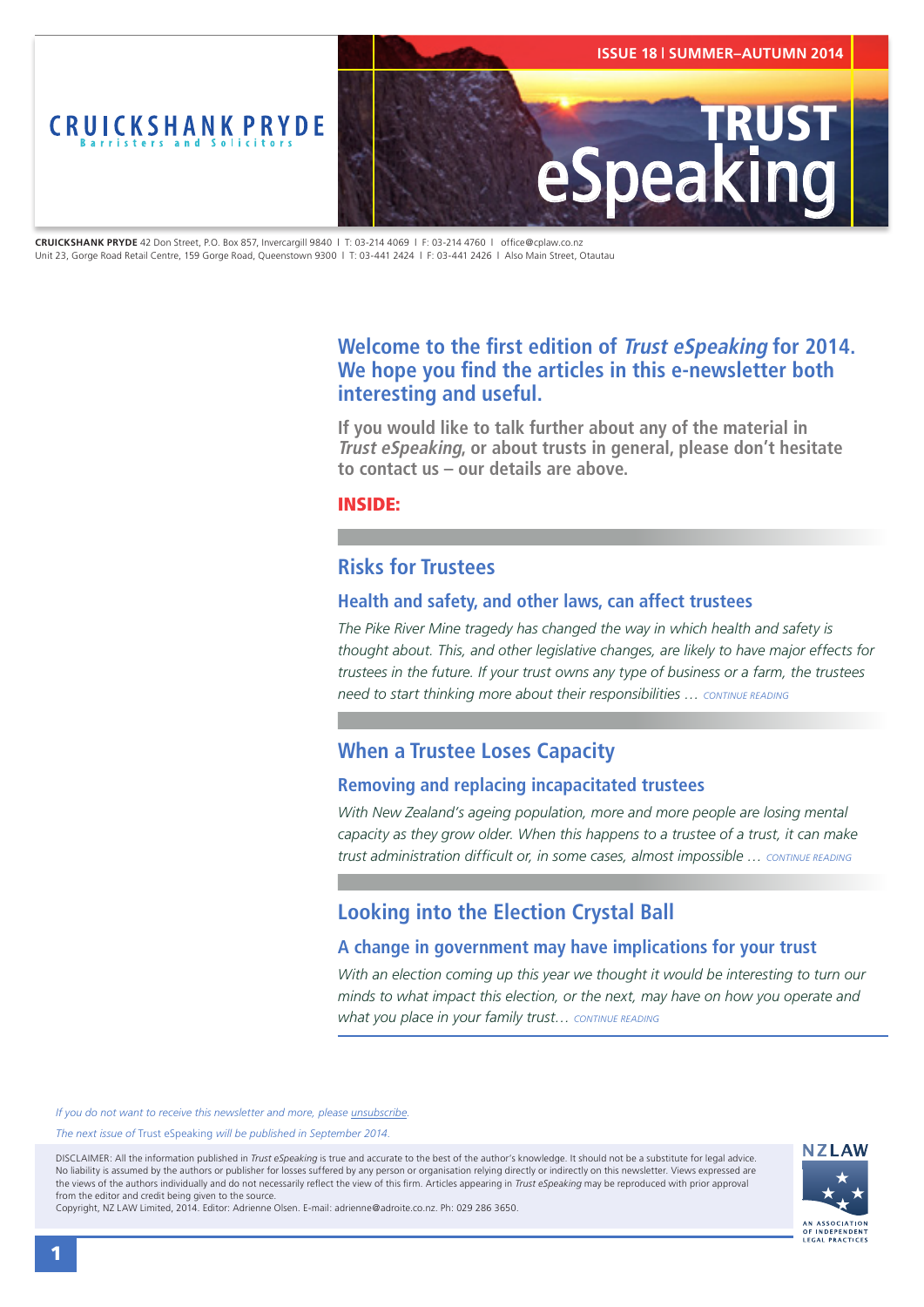## <span id="page-1-0"></span>**Risks for Trustees**

### **Health and safety, and other laws, can affect trustees**

*The Pike River Mine tragedy has changed the way in which health and safety is thought about. This, and other legislative changes, are likely to have major effects for trustees in the future. If your trust owns any type of business or a farm, the trustees need to start thinking more about their responsibilities.*

Following the Pike River disaster a Royal Commission under Justice Pankhurst looked at what went wrong and what we can learn from this tragedy for the future. As a result, the authorities are now taking occupational health and safety much more seriously. In the future the laws are likely to be re-written to require a lot more of employers. Regulations that might once have been dismissed as 'nanny state' will now need much more attention paid to them.

This might not seem important to trustees as few trusts own a coal mine. But the new regime will go much further and wider than that. The forestry industry is one which has already been targeted. Any trust which owns any type of business will need to be concerned about health and safety requirements. Trustees can be liable for very substantial damages and fines if the trust fails to meet its obligations.

#### **Other obligations**

There are other laws which may affect trustees where a business is operated through the trust. Employment laws can give rise to liabilities and environmental damage can create liability under the Resource Management Act 1991. This is particularly important for trusts which operate a farm. The owners of the farm may be liable for injury to contractors and others working on the farm or visiting the farm – and in the case of a trust, that means the trustees may be liable.

You may remember reading the case a few years ago of the farm owners who were held liable for the loss of life caused by the collapse of a private bridge on their property, even though they had not built the bridge themselves. If you ask workers or contractors onto your premises or property, you are responsible for their safety.

One solution, in the case of farms, is often to have the trust own the land but the trustees lease it back to the settlor who runs the farm. This does not, however, relieve trustees from all potential liability because they will still be owners of the land. Another possibility is to operate the business through a company. You then have the question, however, of who is to be the director of the company. Directors can be exposed to the same types of liabilities as those outlined above in the case of trustees.

### **Personal liability**

It's also important to remember that trustees can be held personally liable. If the trust doesn't have enough money, the trustees may have to put their hands into their own pocket. When trustees sign loan documents or other contracts, they can insist on a clause saying they are not personally liable and only have to pay out of the trust fund. But if you are sued for negligence or failure to comply with regulations – or you are fined – then your liability is personal and not limited to trust assets.

None of this is intended as suggesting that trustees should not hold businesses as trust assets. Where trustees own or operate a business or a business premises, they need to ask themselves some questions:

» Are they aware of all of their responsibilities under health and safety, resource management and other similar laws?

- » Have they taken all reasonable steps to comply with the legislation?
- » Have they taken out adequate insurance to cover all the risks involved?

If you need some guidance on your responsibilities as a trustee in terms of owning and/or operating a business, please don't hesitate to contact us.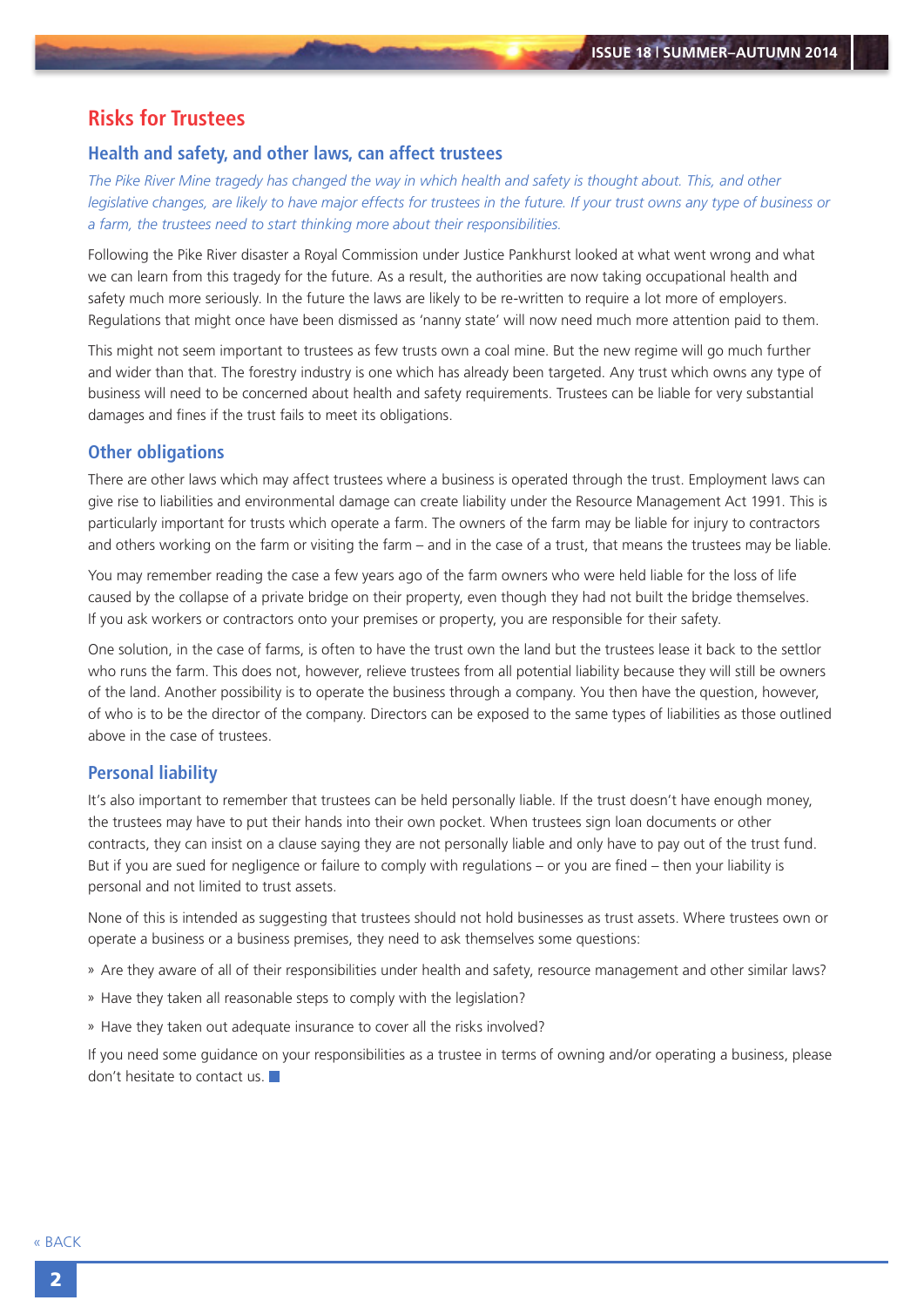### <span id="page-2-0"></span>**When a Trustee Loses Capacity**

#### **Removing and replacing incapacitated trustees**

*With New Zealand's ageing population, more and more people are losing mental capacity as they grow older. When this happens to a trustee of a trust, it can make trust administration difficult or, in some cases, almost impossible.*

#### **Complications to trust administration**

The majority of New Zealand's trust deeds require trustees to act unanimously when exercising their trustee discretions. There are good reasons for this; this, however, becomes impossible when one trustee has lost mental capacity and is not capable of being involved in decision-making. Decisions cannot be made unanimously if one trustee is not capable of making a decision. In practice, this means that the trust is in limbo until the incapacitated person is removed as trustee.

#### **How can an incapacitated trustee be removed?**

Many trust deeds provide for a named person, most often the settlor of the trust, to have the power of appointment and removal of trustees. If the deed is silent as to who has the power of appointment and removal of trustees or the person with the power to remove and appoint trustees is the incapacitated trustee, then s43 of the Trustee Act 1956 provides for the continuing trustees to have the power to replace the incapacitated trustee on the basis that they are unfit or incapable of acting. If the person with that power is not the incapacitated trustee, then that person with the power can remove and, if necessary, replace the incapacitated trustee with a new trustee. This is usually done by deed.

Under s51 of the Act, the High Court also has the power to remove and replace an incapacitated trustee if it's inexpedient, difficult or impractical to do so without the court's assistance. Old age and infirmity have been held sufficient grounds for the court to make an order.

Sections 43 and 51 only apply, however, when you are replacing the incapacitated trustee with a new trustee. These sections cannot be used to remove an incapacitated trustee who is not being replaced. In this situation an application to the High Court will need to be made.

Removal or replacement of the trustee is, however, only the first step, and there can be lingering issues. The incapacitated trustee's name will have to be taken off the title to the trust's assets. Being incapacitated, the trustee cannot sign any documents, transferring the trust's property to the new trustees.

Where the incapacitated trustee has an attorney appointed under an enduring power of attorney, that attorney can complete documents and make decisions about the incapacitated trustee's personal property. This does not extend, however, to the property the incapacitated trustee owns as trustee of a trust as trust assets are not the personal property of the trustee.

Land Information New Zealand (LINZ) which administers our land title system takes the view that an attorney for an incapacitated trustee cannot sign documents relating to trust assets on behalf of the incapacitated trustee.

### **Vesting orders**

The only satisfactory way to rectify the title to the trust's property is to make an application to the High Court for a vesting order under s52 of the Act. Under s52, the court has the power to vest the trust's assets in the names of the new trustees.

### **Looking ahead**

Applications to the High Court are expensive and slow. It's not satisfactory that a problem such as this cannot be resolved by a quick and inexpensive process. This problem has been raised in the Law Commission's recent report on the Law of Trusts and also on previous occasions. Reform is urgently needed and has been recommended to the Law Commission. Hopefully changes will be made soon; otherwise many ordinary trusts will have to meet the cost and experience unnecessary delays.